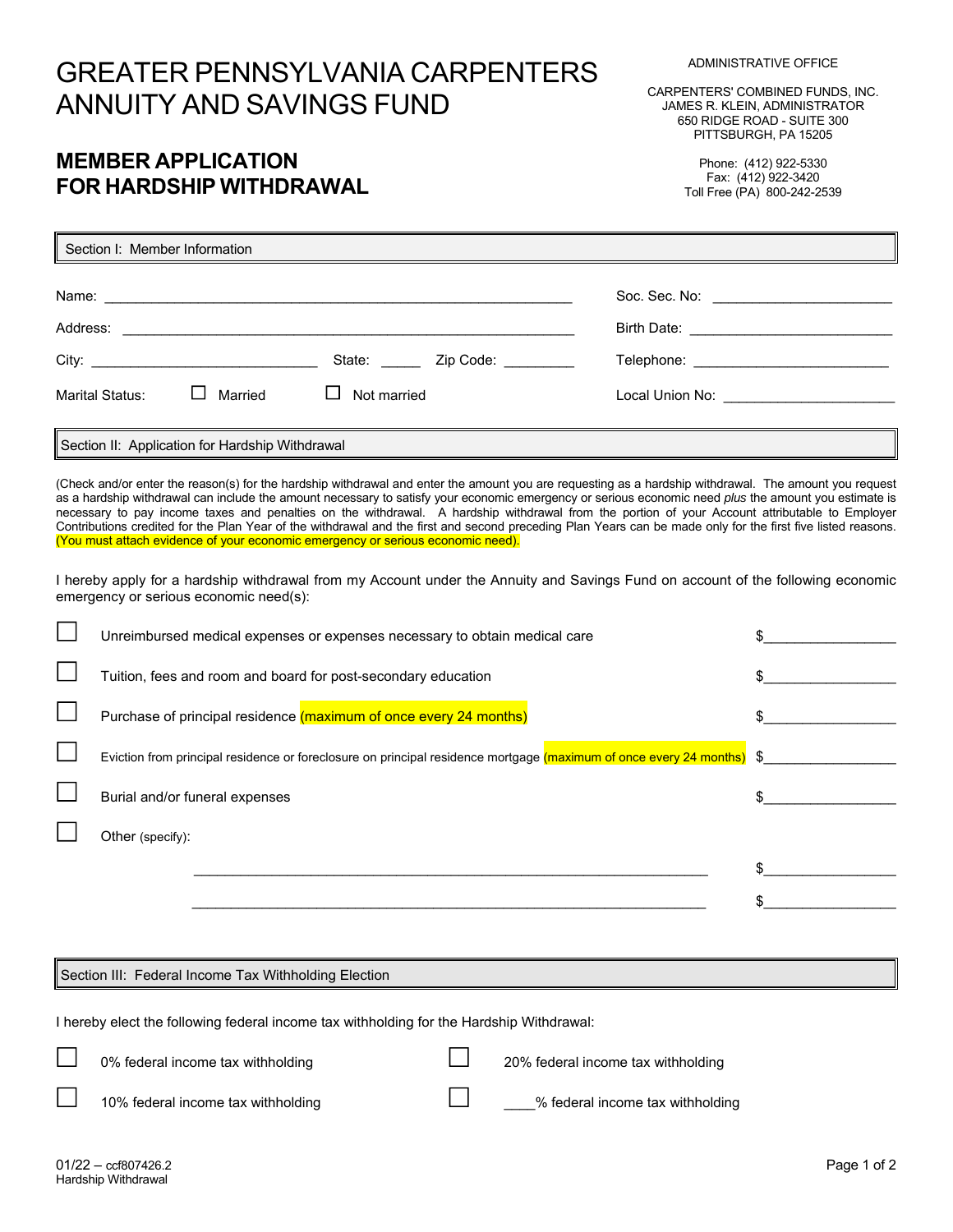Section IV: Member Signature and Certification

I hereby certify that:

- 1. the information furnished above is true and correct to the best of my knowledge;
- 2. the amount of my hardship withdrawal request is not more than the amount necessary to meet my economic emergency or serious economic need plus the amount of reasonably estimated income and penalty taxes; and
- 3. my economic emergency or serious economic need cannot be satisfied from other reasonably available financial resources.

I hereby authorize all action necessary to implement the elections made above. I understand that all payments are governed by the document for the Annuity and Savings Fund and that I must hold any payments not provided for in the document for the benefit and reimbursement of the Fund.

| Signature:                                                                                                                                                                                                |  |                                                                                               |                                                           |                                                                                                                                                                                                                                |  |  |  |
|-----------------------------------------------------------------------------------------------------------------------------------------------------------------------------------------------------------|--|-----------------------------------------------------------------------------------------------|-----------------------------------------------------------|--------------------------------------------------------------------------------------------------------------------------------------------------------------------------------------------------------------------------------|--|--|--|
| Section V: Spouse's Consent<br><u> 1989 - Jan James Barnett, fransk politik (d. 1989)</u>                                                                                                                 |  |                                                                                               |                                                           |                                                                                                                                                                                                                                |  |  |  |
|                                                                                                                                                                                                           |  | (If you are married, your spouse must consent to your application for a hardship withdrawal.) |                                                           |                                                                                                                                                                                                                                |  |  |  |
| I certify that I am the lawful spouse of the above-named Member, and I hereby consent to my spouse's application for a hardship<br>withdrawal from his or her Account under the Annuity and Savings Fund. |  |                                                                                               |                                                           |                                                                                                                                                                                                                                |  |  |  |
|                                                                                                                                                                                                           |  | Spouse's Signature:<br>(Sign in Presence of Notary Public)                                    |                                                           |                                                                                                                                                                                                                                |  |  |  |
|                                                                                                                                                                                                           |  |                                                                                               |                                                           |                                                                                                                                                                                                                                |  |  |  |
| [SEAL]                                                                                                                                                                                                    |  |                                                                                               |                                                           |                                                                                                                                                                                                                                |  |  |  |
|                                                                                                                                                                                                           |  |                                                                                               |                                                           |                                                                                                                                                                                                                                |  |  |  |
| Section VI: Administrative Office Use Only                                                                                                                                                                |  |                                                                                               |                                                           |                                                                                                                                                                                                                                |  |  |  |
| Application and Instructions sent to Member on: _________________                                                                                                                                         |  |                                                                                               | Application received from Member on: ____________________ |                                                                                                                                                                                                                                |  |  |  |
|                                                                                                                                                                                                           |  |                                                                                               | Amount: \$                                                | Date: the contract of the contract of the contract of the contract of the contract of the contract of the contract of the contract of the contract of the contract of the contract of the contract of the contract of the cont |  |  |  |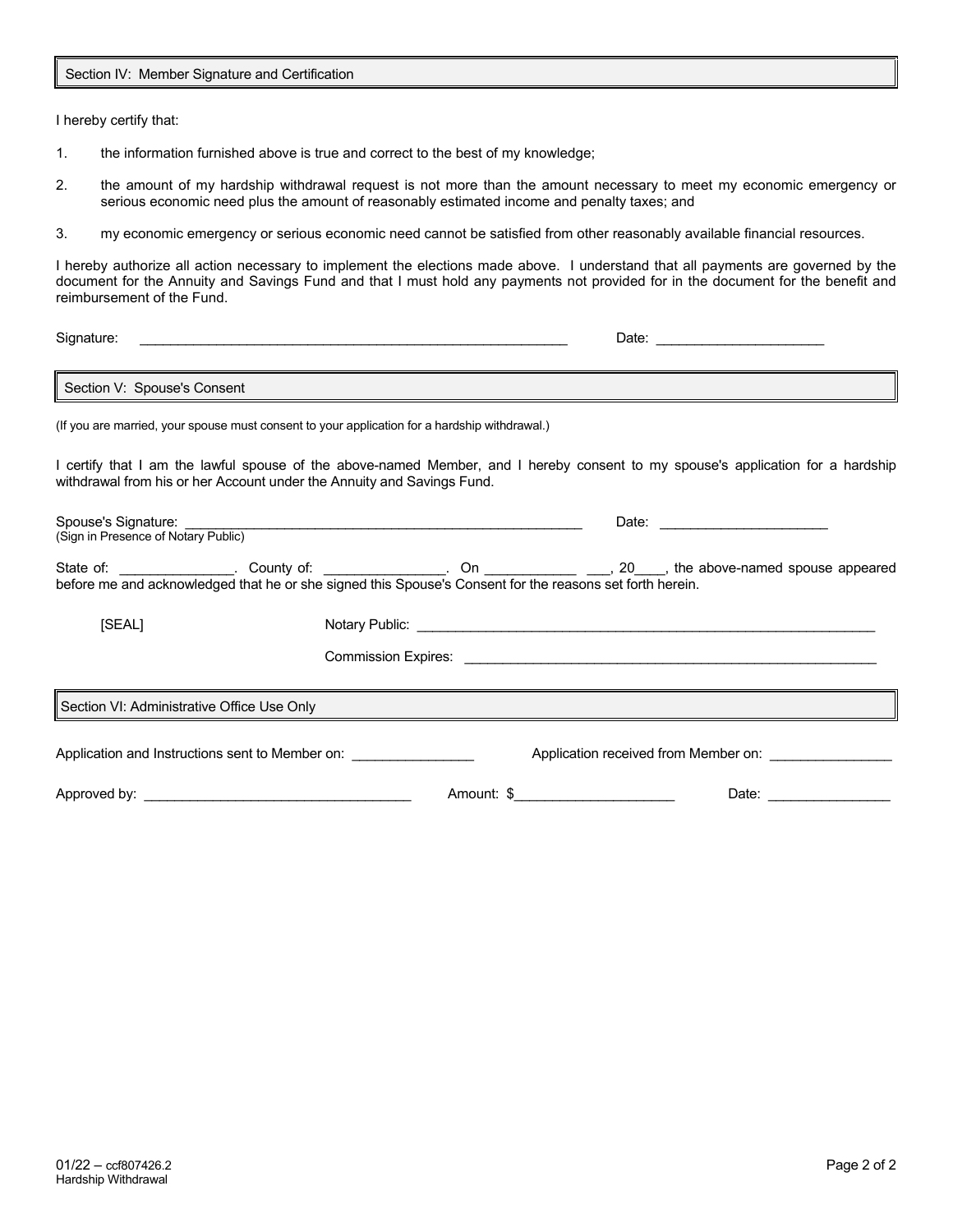# GREATER PENNSYLVANIA CARPENTERS ANNUITY AND SAVINGS FUND

## **INSTRUCTIONS FOR MEMBER APPLICATION FOR HARDSHIP WITHDRAWAL**

### **Application**

Use the Application for Hardship Withdrawal to apply for a hardship withdrawal from your Account in the event of an economic emergency or serious economic need.

Please print or type all information (except for required signatures). File the completed Application and evidence of your financial hardship with the Administrative Office at the above address.

### **Application for Hardship Withdrawal - Section II of the Application**

A hardship withdrawal from the portion of your Account attributable to Employer Contributions credited to your Account in the Plan Year of the withdrawal and the two preceding Plan Years can be made only for the following five reasons and only if your economic emergency or serious economic need cannot be satisfied by other financial resources reasonably available to you:

Medical Expenses. The amount must be for medical care provided to you or your spouse or dependent, or must be necessary to obtain medical care for you or your spouse or dependent. The medical expenses cannot be reimbursable by insurance or under a medical plan. Medical expenses for this purpose are medical expenses deductible on your federal income tax return under Internal Revenue Code § 213(d) (without regard to the 10% of adjusted gross income limitation).

Educational Expenses. The amount must be necessary to pay tuition and related educational fees and room and board for the next twelve months of post-secondary education for the Participant or the Participant's Spouse, children or dependents from an institution accredited by a national or regional accrediting agency recognized by the U.S. Department of Education. http://ope.ed.gov/accreditation

Purchase of Principal Residence. The amount must be necessary for and directly related to the purchase of your principal residence, excluding mortgage payments. An application for withdraw cannot be more than once every twenty-four months.

Eviction or Foreclosure. The amount must be necessary to prevent an eviction from your principal residence or a foreclosure on the mortgage on your principal residence. An application for withdraw cannot be more than once every twenty-four months.

Burial Expenses. The amount must be necessary to pay for the burial or funeral expenses for your deceased parent (including your father or mother in-law), spouse, child or dependent.

A hardship withdrawal can be made from the remaining balance of your Account (i.e., the portion attributable to Employer Contributions credited to your Account before the Plan Year of the withdrawal and the two preceding Plan Years) for any documented economic emergency or serious economic need. If you are applying for a hardship withdrawal for a reason other than one of the above five reasons, the reason for the hardship withdrawal should be specified on the lines next to the "Other" box. You may attach additional sheets of paper as necessary.

In addition to the amount necessary to satisfy your economic emergency or serious economic need, the amount you request as a hardship withdrawal can include the amount you estimate is necessary to pay income taxes and penalties on the withdrawal.

You may elect to include or not to include the portion of your Account attributable to Employer Contributions credited to your Account in the Plan Year of the withdrawal and the two preceding Plan Years from your hardship application. You may include this portion of your Account only if your economic emergency or serious economic need cannot be satisfied

JAMES R. KLEIN, ADMINISTRATOR 650 RIDGE ROAD - SUITE 300 PITTSBURGH, PA 15205

> Phone: (412) 922-5330 Fax: (412) 922-3420 Toll Free (PA) 800-242-2539